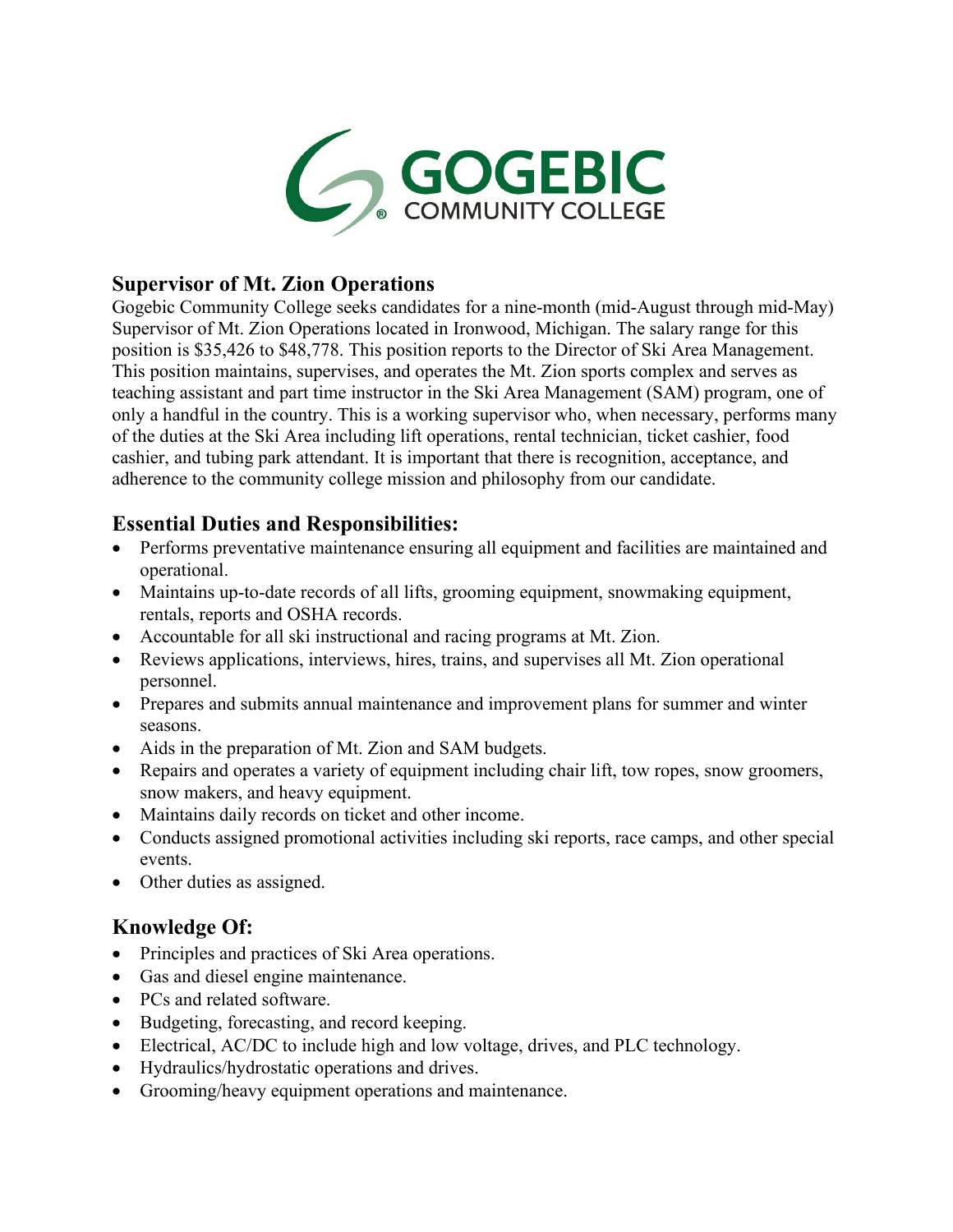- Snowmaking principles and operation.
- Welding and fabrication.
- First aid and CPR.
- Rental shop practices.

# **Required Qualifications:**

- Associate Degree in Ski Area Management and two years of experience in operating a ski area.
- Valid driver license.
- Advanced First Aid Certificate or Outdoor Emergency Care Certificate or the ability to obtain certification.
- OSHA 40 Certificate or the ability to obtain certification.

# **Preferred Qualifications:**

• Management experience in the ski industry or business environment.

### **Physical Demands**

The physical demands described here are representative of those that must be met by an employee to successfully perform the essential functions of this job. Reasonable accommodations may be made to enable individuals with disabilities to perform the essential functions.

While performing the duties of this job, the employee is regularly required to sit, stand, walk, and climb. The employee is regularly required to work at heights, around moving machinery and in wet and cold conditions. The employee must regularly lift and/or move up to 25 pounds and occasionally lift and/or move up to 100 pounds. Specific vision abilities required by this job include close vision, color vision, and ability to adjust focus.

### **Work Environment**

The work environment characteristics described here are representative of those an employee encounters while performing the essential functions of this job. Reasonable accommodations may be made to enable individuals with disabilities to perform the essential functions.

While performing the duties of this job, the employee regularly works in outdoor conditions in harsh weather including snow and darkness. The noise level in the work environment is usually loud.

This position requires evening and weekend hours.

### *Don't just* **work** *here...* **Live** *here.*

### **About Our College**:

Gogebic Community College is more than a place to work. It's a place to be.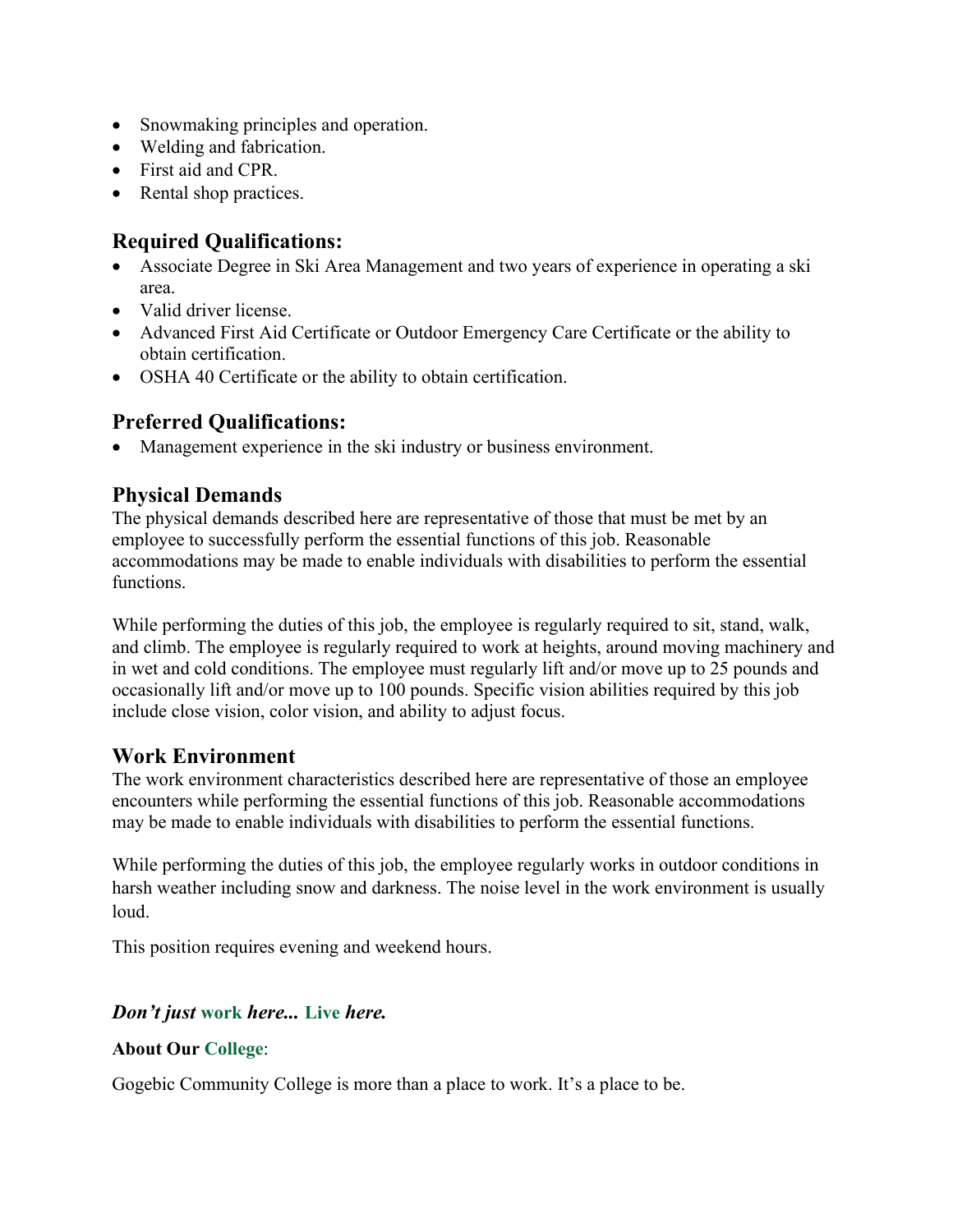As an Aspen Award finalist and the premier provider of quality two-year education in Michigan's Upper Peninsula, Gogebic employs a community college approach in delivering university-level quality.

Gogebic supports more than 1,000 students with small class sizes and an outcome focused philosophy.

Gogebic Community College's "Go BOLD" motto prescribes a dynamic environment in which students and employees alike are supported as they do great work, live adventurous lives, and build extraordinary futures.

### **About Our Region**:

A few miles north of ordinary lies the Upper Peninsula's Gogebic region.

Amid nearly a million acres of natural beauty in the Ottawa National Forest, Gogebic is a wonderland for work and a paradise for play. Our dazzling region, known for world-class fishing, hiking, skiing, biking, snowmobiling and outdoor adventuring, represents one of Michigan's last unspoiled gems.

### **A Bold Place to** *Work***…**

Gogebic is more than a community college… It's a college community—known for supportive leadership and dynamic, down-to-earth employees.

A community institution at the heart of our region's workforce, the College and its graduates uplift not only local economies, but those throughout Michigan, and beyond. Combining high standards with a "serving the top 100%" approach, Gogebic Community College is a place to make a stand for your career…and make a difference in the lives of students.

#### **A Bold Place to** *Ski…*

Gogebic Community College is the only college in the United States hosting an on-campus ski resort. Home to GCC's nationally renowned Ski Area Management program, the Mt. Zion Recreational Complex is a professionally managed and maintained public ski facility featuring a state-of-the-art lift and 300 feet of vertical.

### **A Bold Place to** *Be…*

The Gogebic region provides a stunning, million-acre backdrop on which to explore adventure, connect with nature, and discover yourself.

Located four hours from the Twin Cities and six hours from Chicago, Gogebic residents get the best of both worlds: small-town connectedness, with access to big-city culture. Local hiking, biking, skiing, and snowboarding trails include the North Country Trail and the famed 1,200 mile Iron Belle Trail, as well as routes traversing Black River Harbor, the Porcupine Mountains, Sylvania wilderness, and the Ottawa National Forest. With a persistent economy driven by a mix of construction, manufacturing, tourism, transportation, and retail, the region boasts a stable workforce, with skilled positions paying living wages.